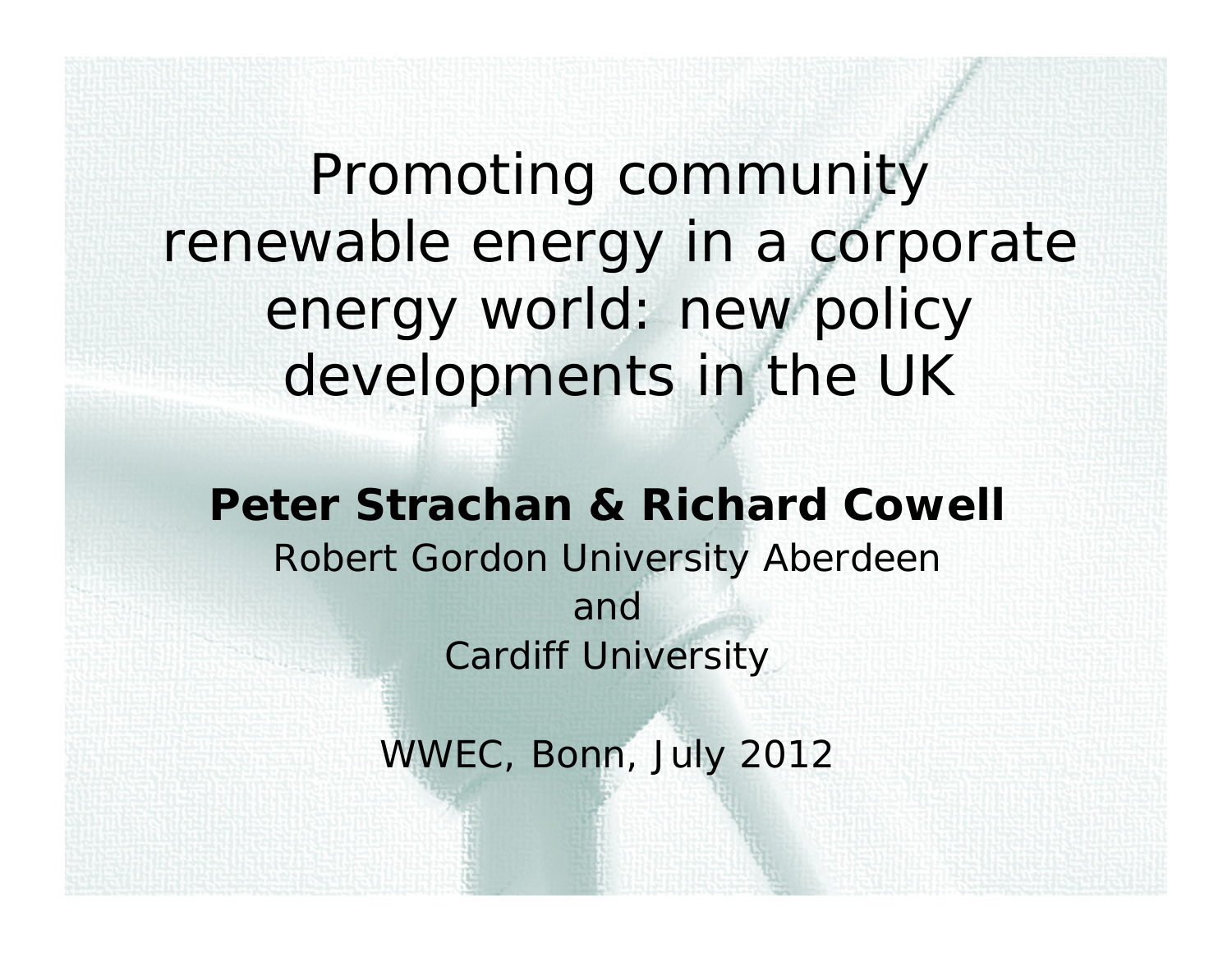### **Context and questions**

- Rapid growth in wind power in the UK since 2000, mostly by major corporations
- Rhetorical support for community renewables now seems to be shifting to serious attention
- But, can community renewable energy be promoted in a corporate energy world?
- Data comes from ESRC-funded research project Delivering Renewable Energy Under Devolution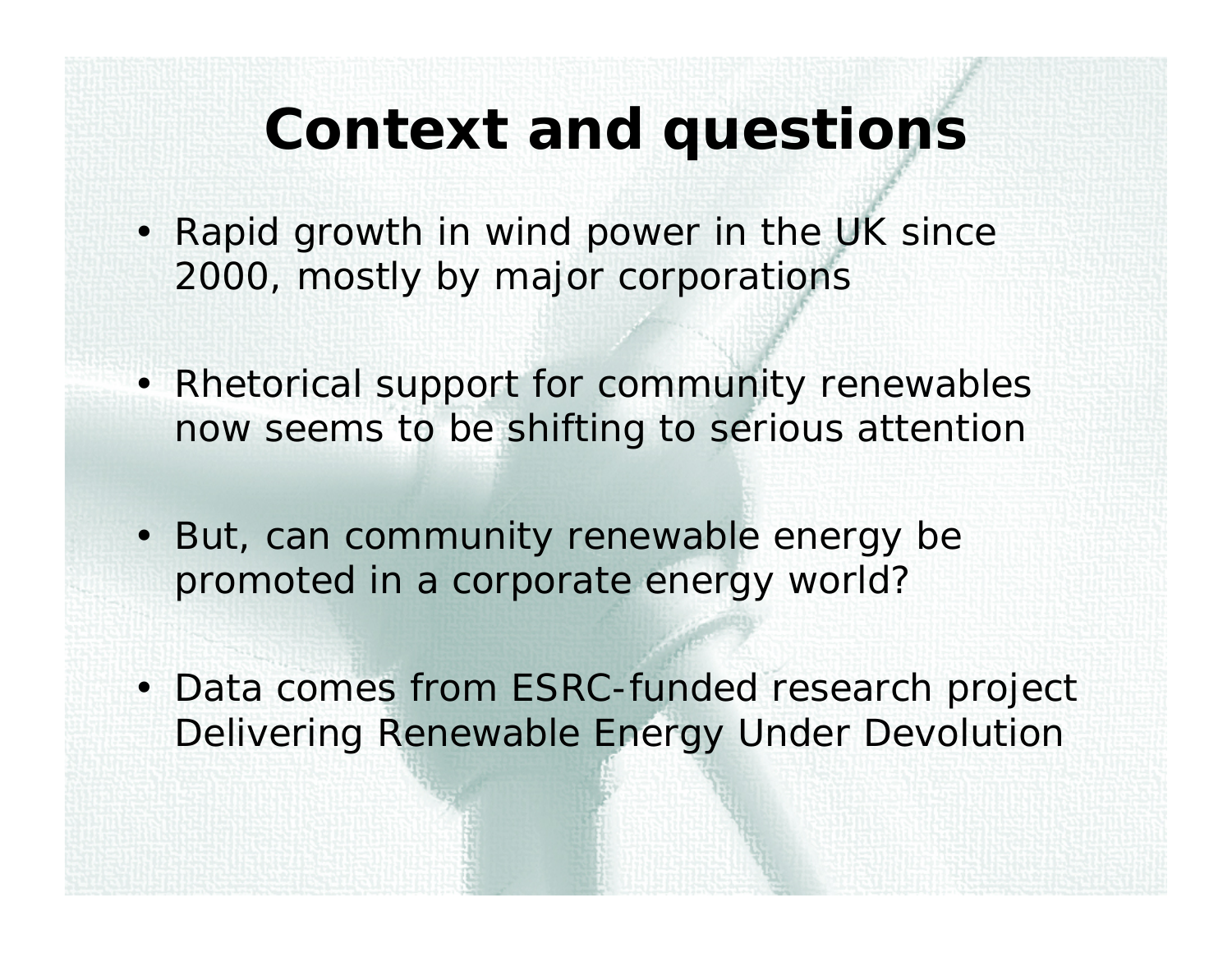#### **Hard' and 'soft' energy paths**

- What do we mean by these terms?
- Are they distinct alternatives?
- Do community renewables have merits that the hard, corporate energy model tends to lack, in terms of
	- i. social acceptance
	- ii. fairer distribution of costs and benefits
	- iii. social and economic regeneration

But what about the issue of transition – *getting to* a world with more community renewables in it?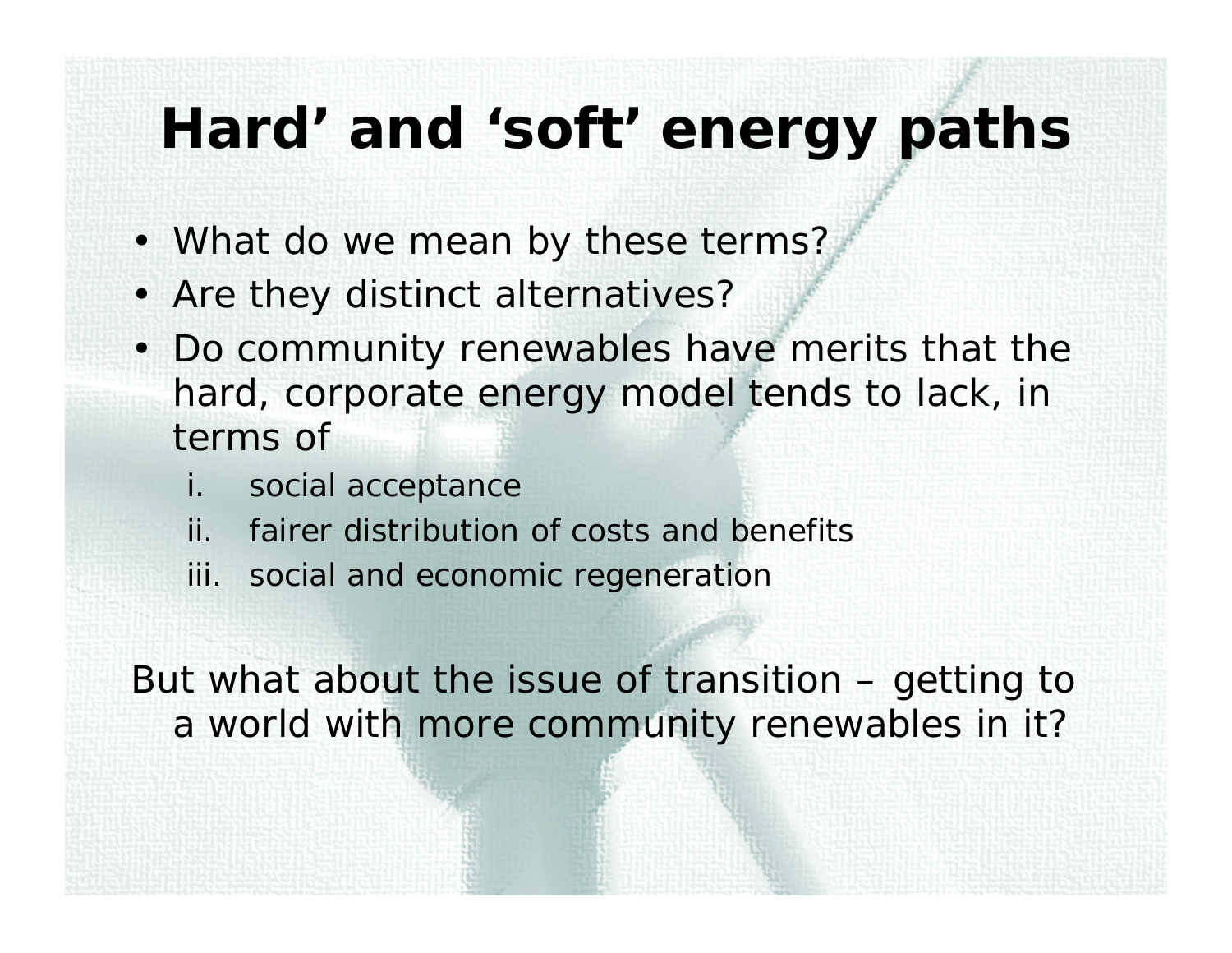# **Shifting UK policy**

- In Scotland, a target of 500MW of communityand locally-owned renewable energy by 2020
- Across the UK, new schemes offering grants and loans to community renewables (£4 million in Scotland)
- Chiming with political agendas of 'localism' (but also public sector austerity?)
- But clearly supplementary to, not supplanting, a dominant agenda of big, corporately owned renewable energy facilities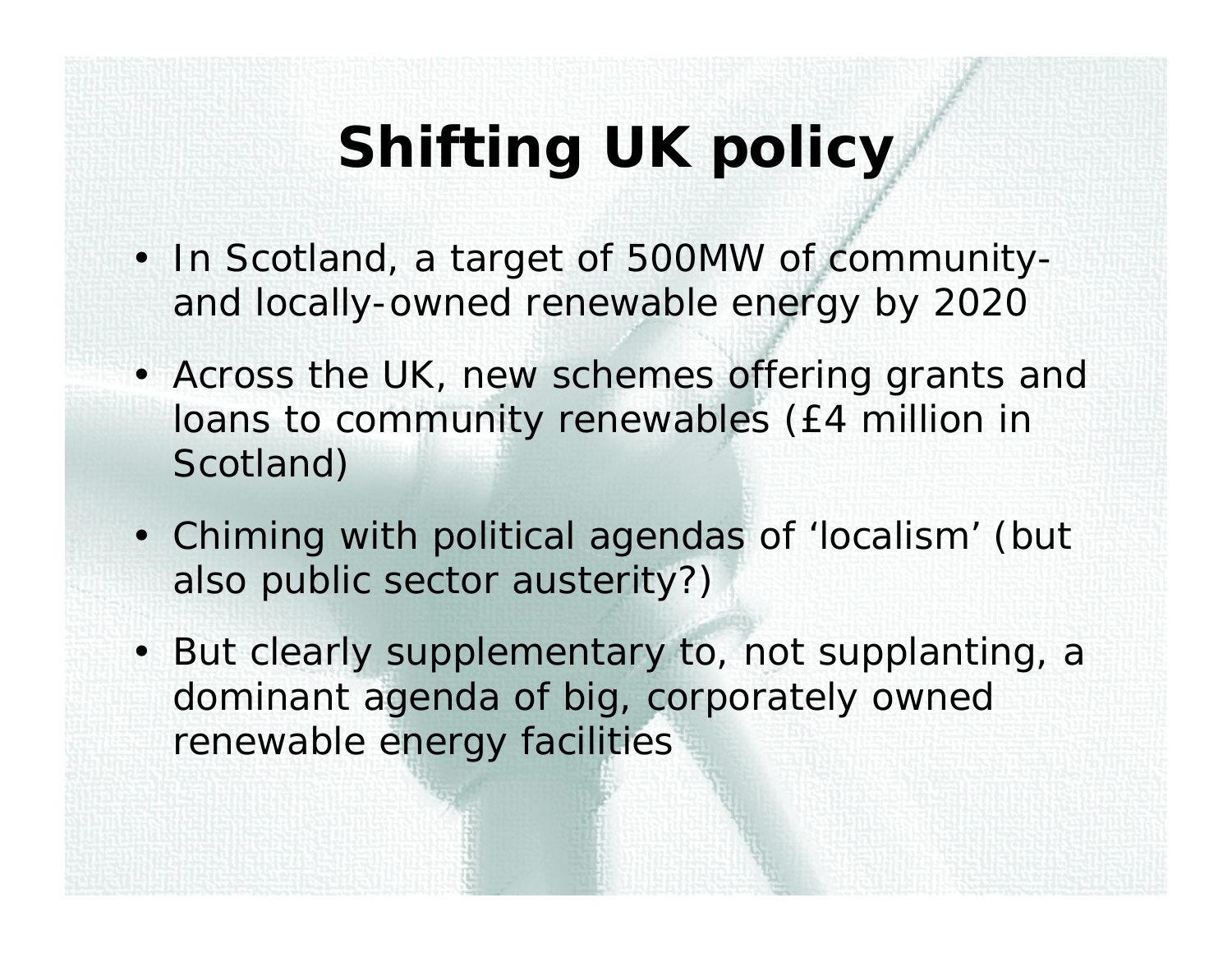# **KEY POLICY STRUCTURES**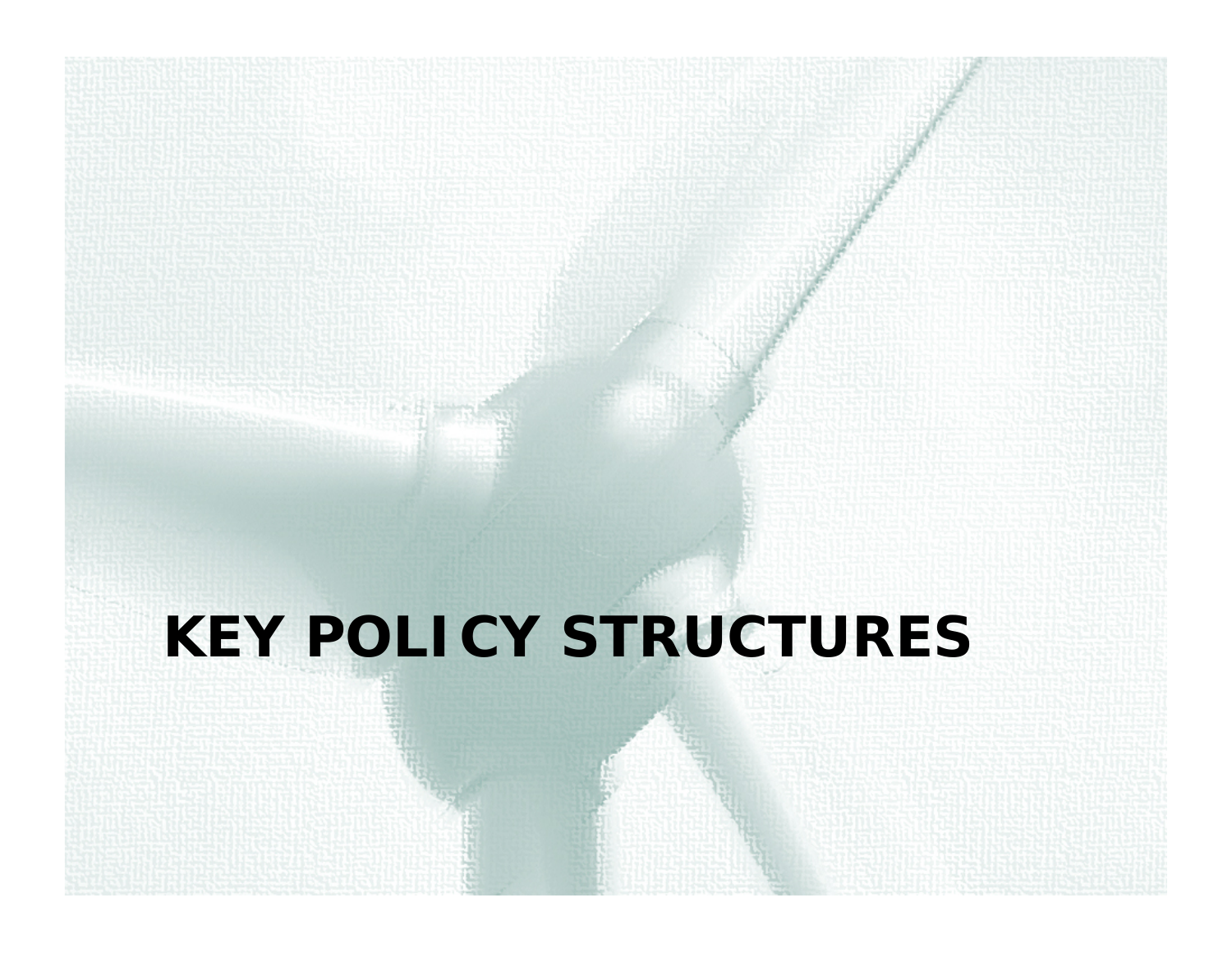## **The planning system**

- Community-developed projects do not get much special treatment in British planning
- Financial benefits to communities should not be 'material' planning decisions
- Developing any wind farm in rural Britain is difficult
- However, large-scale energy projects including wind farms *do* get special treatment: special, centralised, 'fast track' decisions; in Wales a supportive zoning policy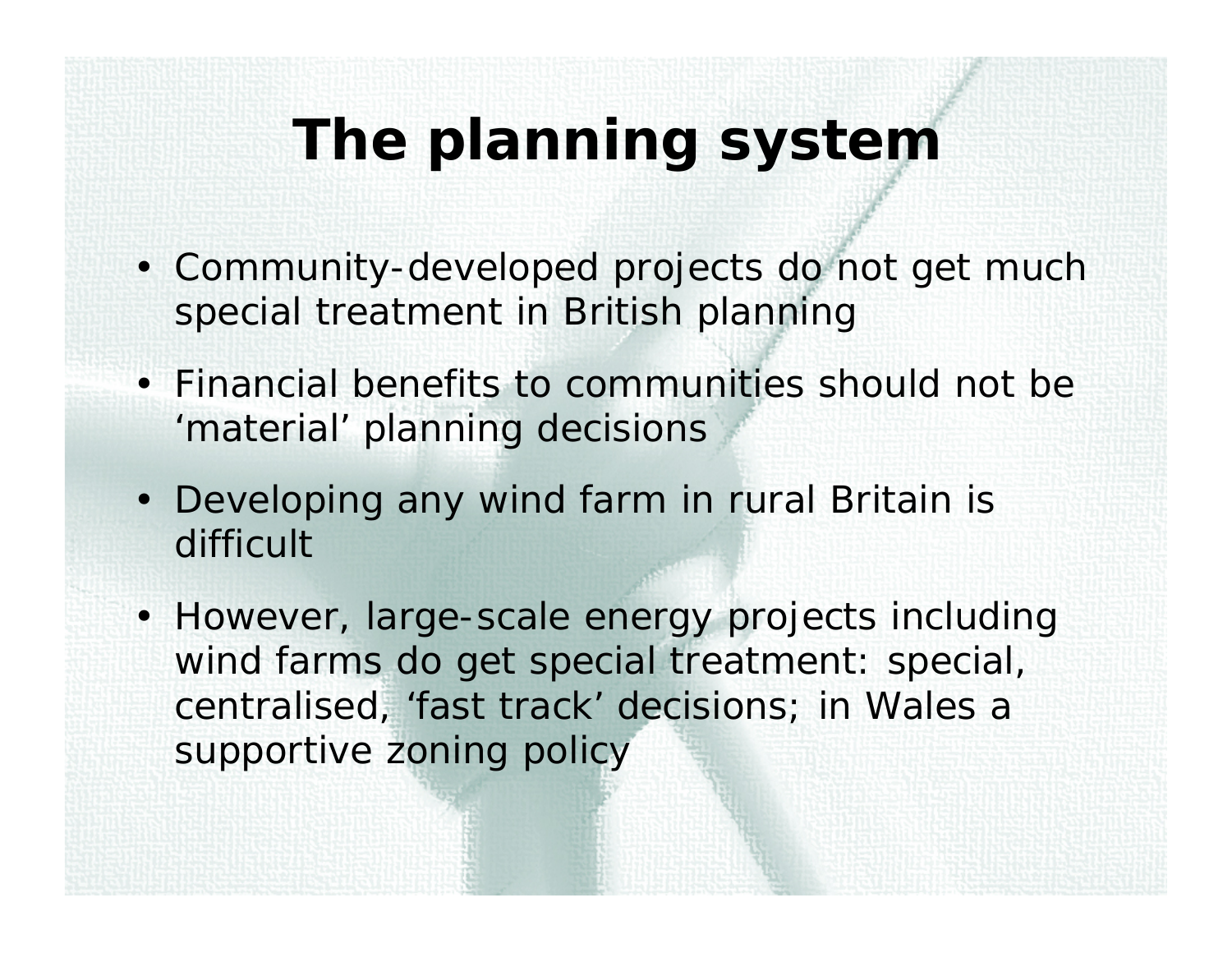#### **Financial support systems**

- Non-fossil fuel obligation and Renewables Obligation Certificates tended to benefit major corporations that could deal with the risks and complexities
- Energy Market Reform and 'contracts for differences' may have the same effects
- Additional grant aid schemes only partly address the shortage of capital and expertise in communities, and are small in scale
- Will the Green Deal and Feed-in-Tariffs transform the scene for community renewables?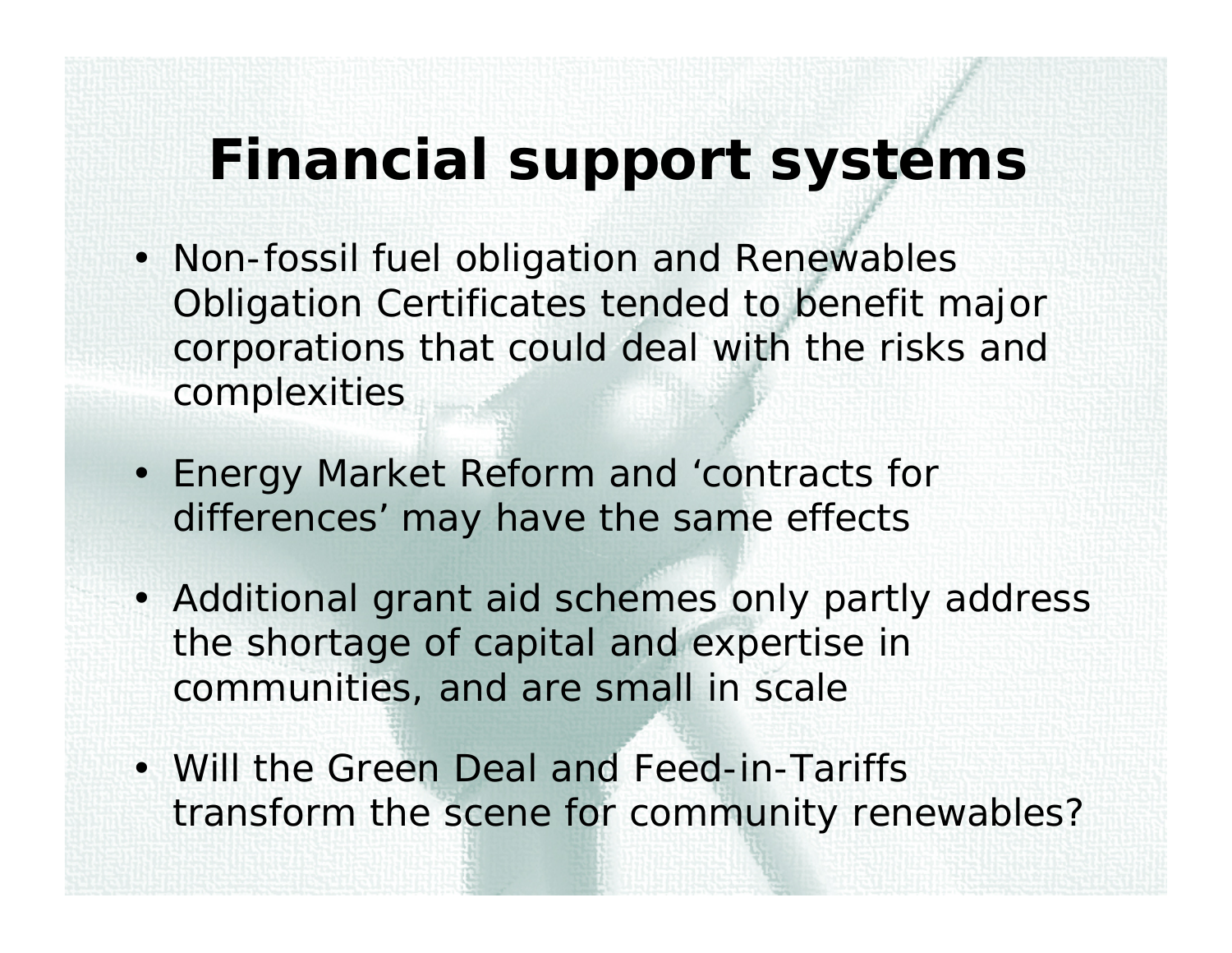### **OWNERSHIP STRUCTURES**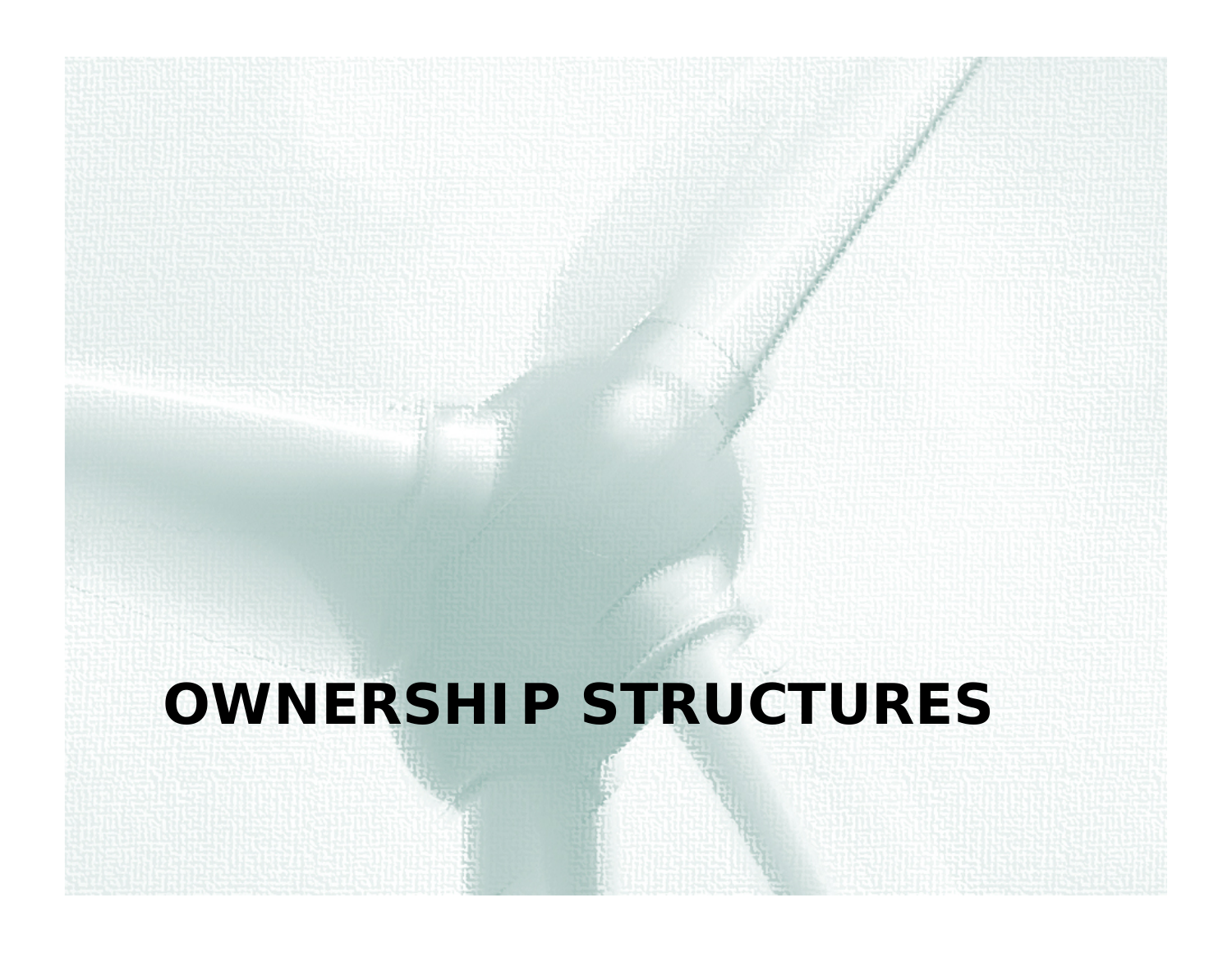#### **1. Small-scale for individual profit**

- Slow to develop in the UK but becoming more popular because of the FIT
- Grant schemes have not resolved problems of limited availability of capital
- Grid connection can be a problem
- Planning problems can remain, not least dilemmas of 'cumulative impact'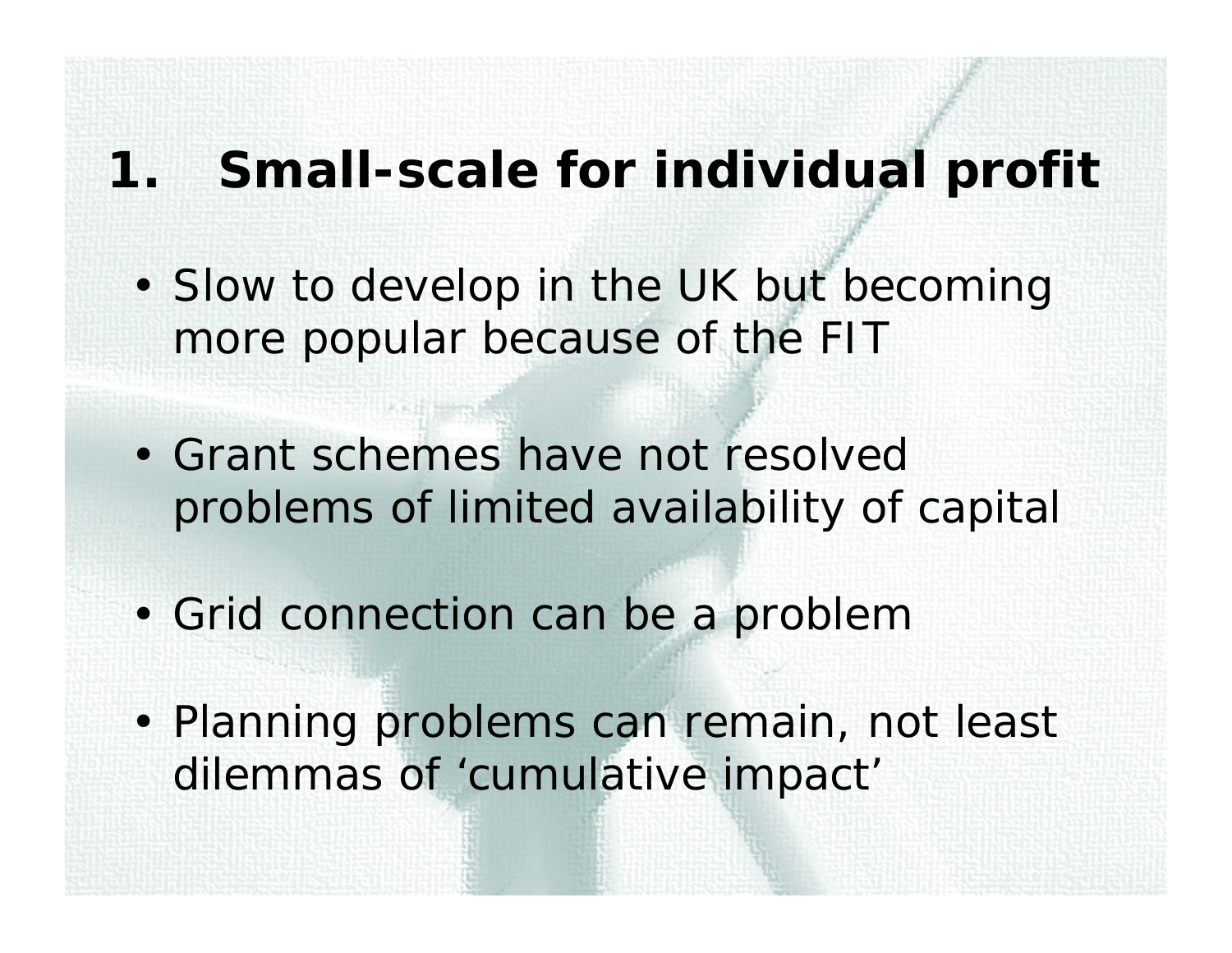#### **2. Joint ownership ventures**

- These look like they benefit both sides, but actually very rare in the UK
- Not popular with most commercial developers
- Communities have limited control?
- Positive example of Fintry Development Trust, Stirlingshire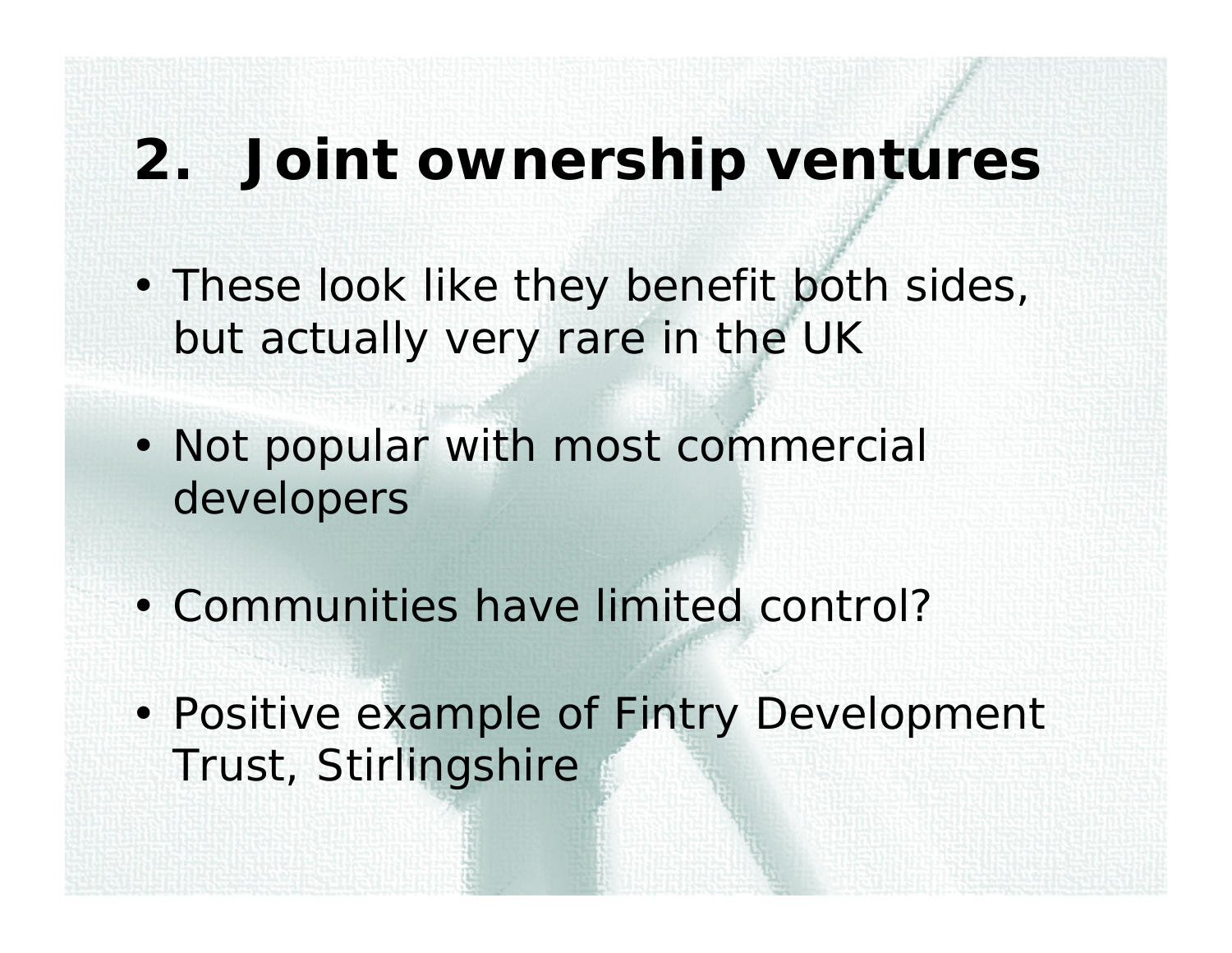#### **3. Community benefits from corporate projects**

- It has become the norm for developers of onshore wind farms to provide community benefits at £1000 up to £6000/MW of install capacity per annum
- Overall flow of funds now equals/exceeds government grant schemes
- No legal obligation to provide, and encounters problems in planning process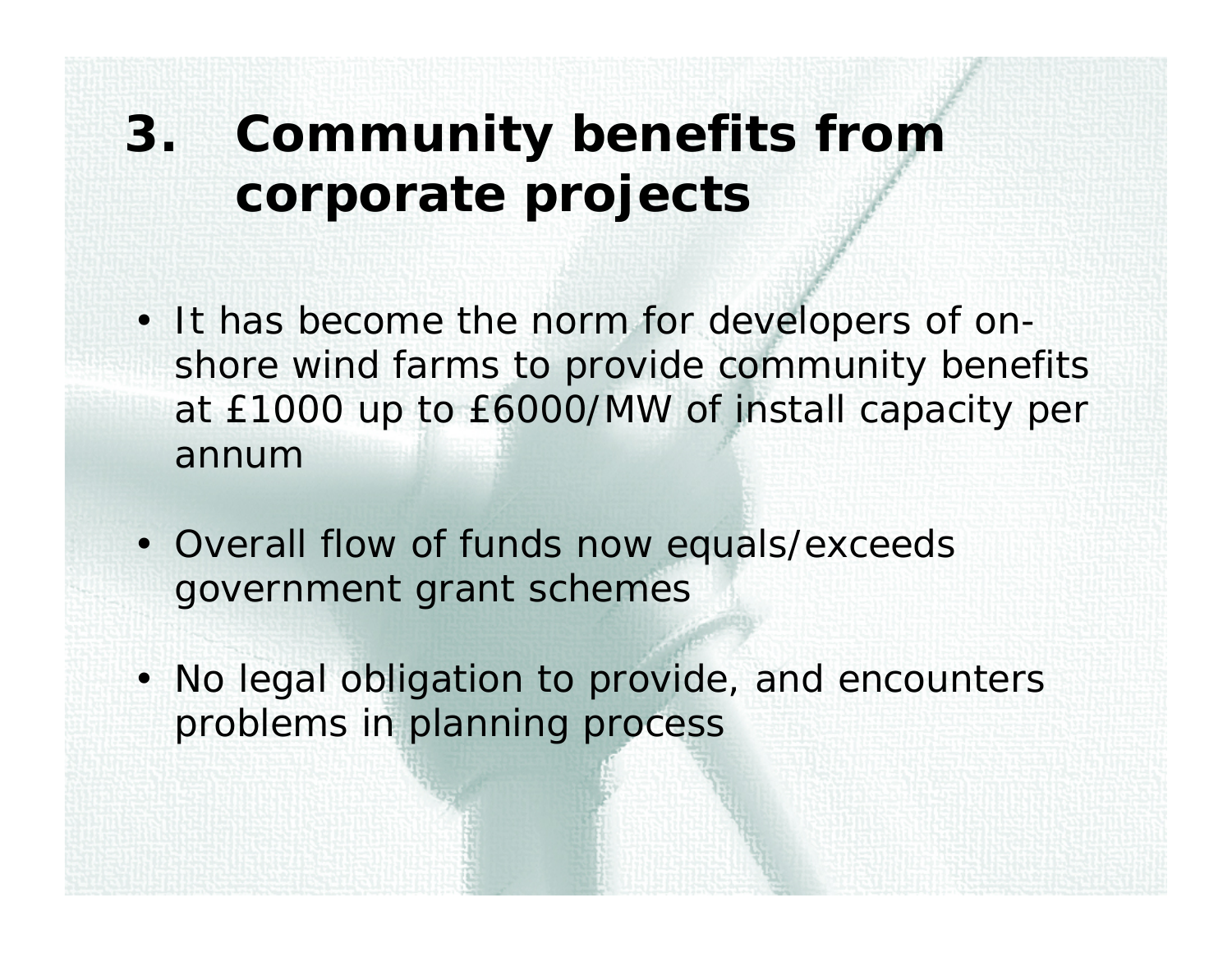### **Conclusions**

- New momentum behind community renewables in the UK but still under-exploited
- Partly because momentum behind 'hard energy path' is undiminished
- Potential scope to tap joint ventures and community benefits, but these leave community renewables as by-product
- Governments in Scotland, Wales and Northern Ireland are doing innovative things, but perhaps big problem is failure seriously to challenge the structures of the 'hard energy path'